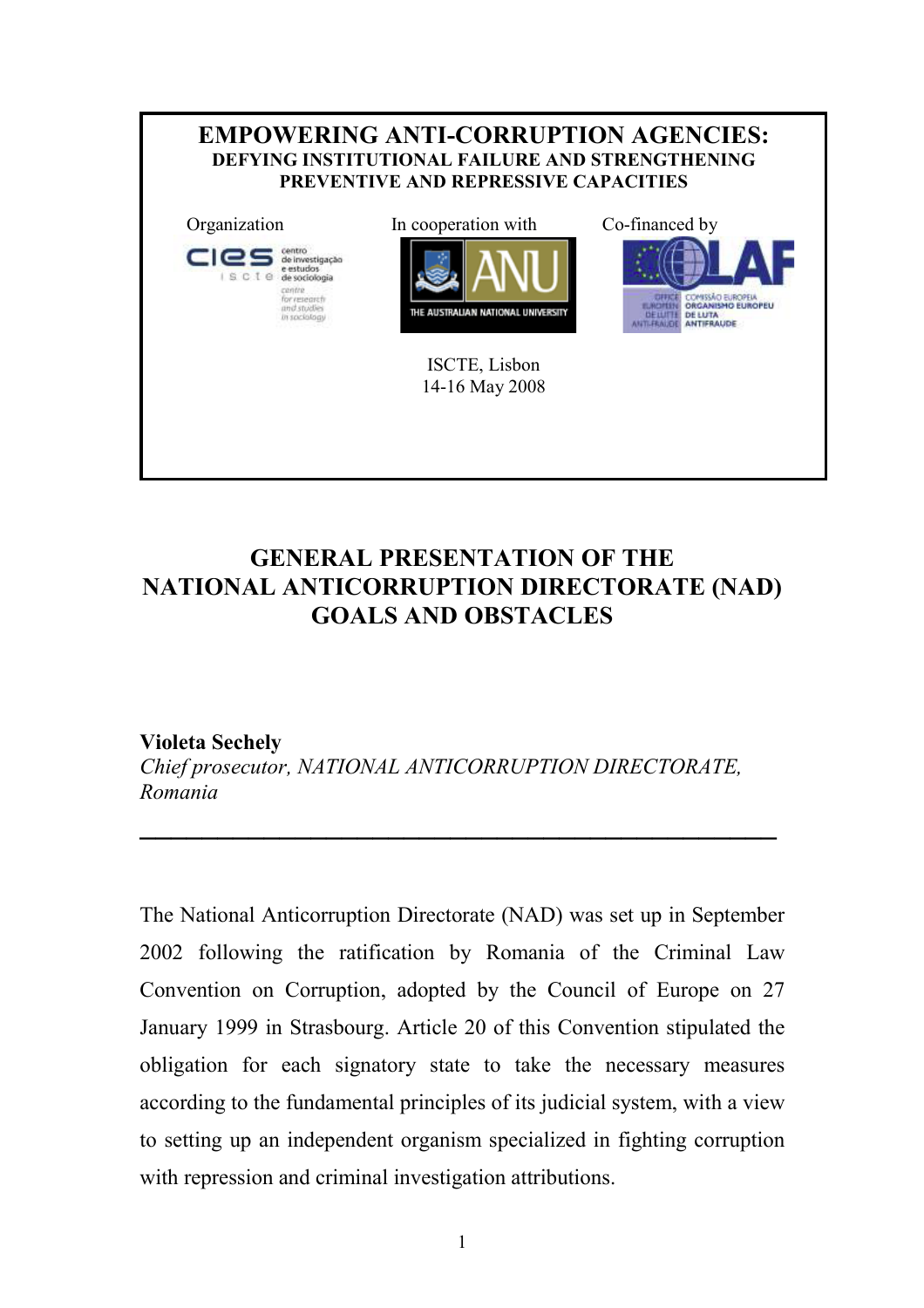NAD is a judicial structure formed of magistrates who carry out their activity independently in report with the courts as well as with the other state public authorities, exercising its attributions only based on the law and with the purpose of ensuring its observance.

This Directorate is a unit within the Prosecutor's Office Attached to the High court of Cassation and Justice, specialized in combating high level corruption and serious fraud :

- reorganized in October 2005 and March 2006
- nationwide jurisdiction
- central structure in Bucharest 4 sections, 5 independent services, other compartments and 15 subordinated territorial services land three territorial offices
- led by a chief prosecutor assimilated to the prim deputy of the General Prosecutor of Romania, assisted by two Deputy Chief Prosecutors and by two Counselors, who are also assimilated to the Counselors of the General Prosecutor of Romania.

NAD staff is composed of :

- 145 prosecutors;
- 170 judicial police officers;
- 55 highly qualified experts (in fields such as economy, financial, banking, customs, IT and in other fields), with the status of public servants;
- 196 positions for auxiliary and administrative personnel.

## COMPETENCE :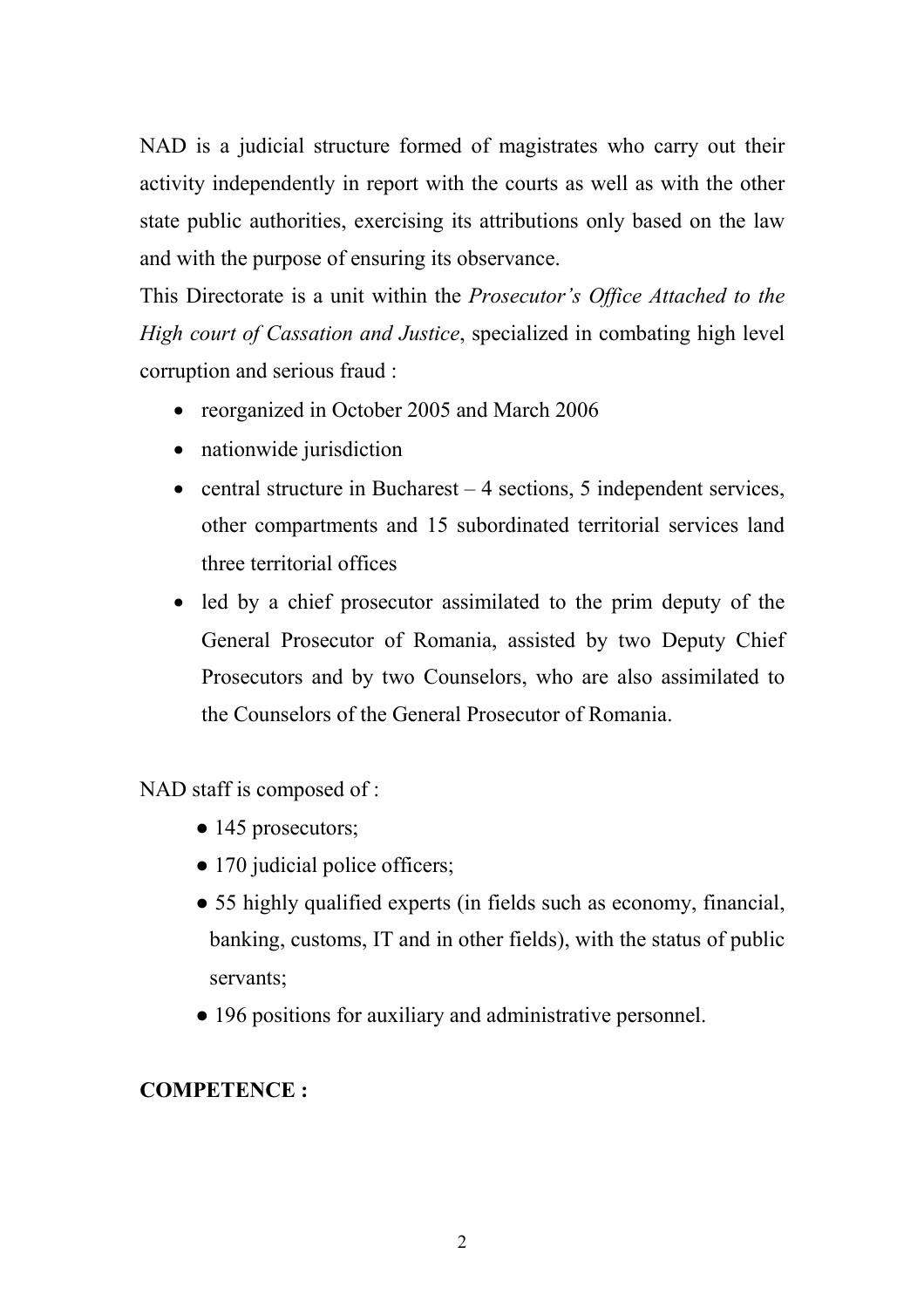According to the Law no. 78/2000 for preventing, discovering and sanctioning corruption offences, NAD has the competence to carry out the criminal investigation in high level corruption cases concerning those persons with positions of public dignity (members of the Parliament, members of the Government, state councilors and councilors of the Presidential Administration, magistrates, persons with leading positions in public institutions, the Governor of the National Bank of Romania, etc.) and the cases of major fraud for the following categories of offences: - classical corruption (taking bribe, giving bribe, receiving of undue advantages and traffic of influence) when the object of the offence is of more than 10,000 Euro;

- offences assimilated and connected to those of corruption (bank fraud, illegal privatizations, abuse of office and blackmail, illegal reimbursements of VTA, money laundering, smuggling, fraudulent bankruptcy, forgery, etc.) if they caused a prejudice of more than 200,000 Euro;

- offences of tax evasion, abuse of office, fraud and those related to the customs system, if the value of the damage is of more than 1,000,000 Euro

- offences against the financial interests of the European Communities (the illegal access to the external funds from the general budget of the European Communities and the misappropriation of such funds).

High level corruption is associated to severe forms of fraud and to high level public positions.

## WORKING METHODOLOGY

• operational task forces - for each investigation, the case prosecutor sets up a team composed of police officers and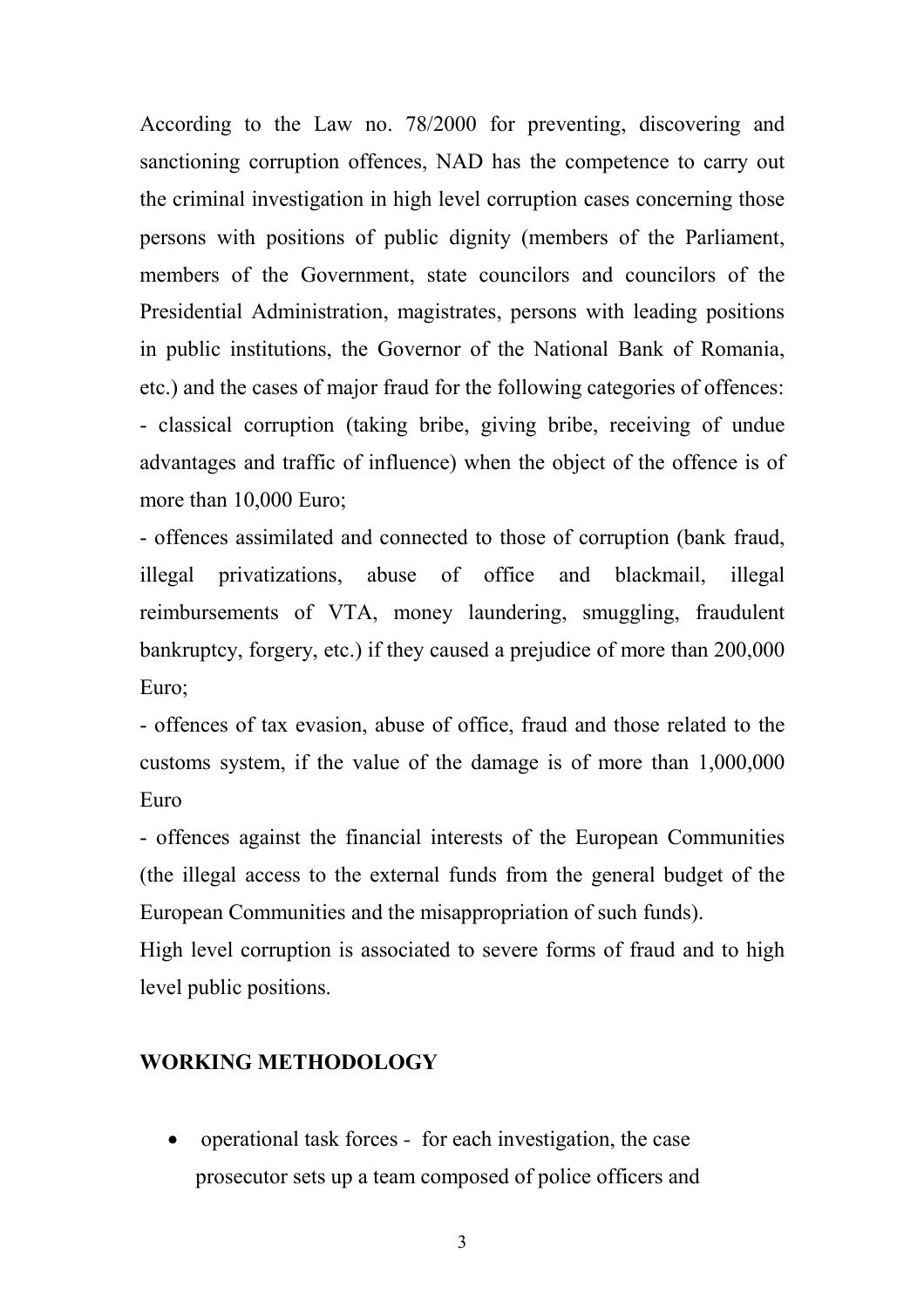specialists that work under his/her direct coordination and control, assisting him/her in the carrying out of the investigation.

## COOPERATION WITH NAD

- the person who gave / offered bribe is exempted from the criminal responsibility if he/she denounces the offence before NAD is otherwise notified
- the perpetrator of an offence falling under the competence of NAD who denounces similar offences committed by other persons and facilitates the investigation is granted the reduction of his/her sentence by half
- the prosecutor, during the investigation, and the judge, during the trial can authorize that a witness be heard through a video communication channel, or that his/her real identity be covered
- the prosecutor can ask, when needed, that a witness be introduced in a Witness Protection Program

## RELATIONS WITH OTHER STATE INSTITUTIONS

According to the law, the state agencies with control attributions, intelligence services and police – are under the obligation to provide NAD with all the data and information they detain regarding the perpetration of corruption offences that fall under the N.A.D. competence.

Some of the state agencies, according to their competence, give further assistance to the investigations carried out by NAD, following the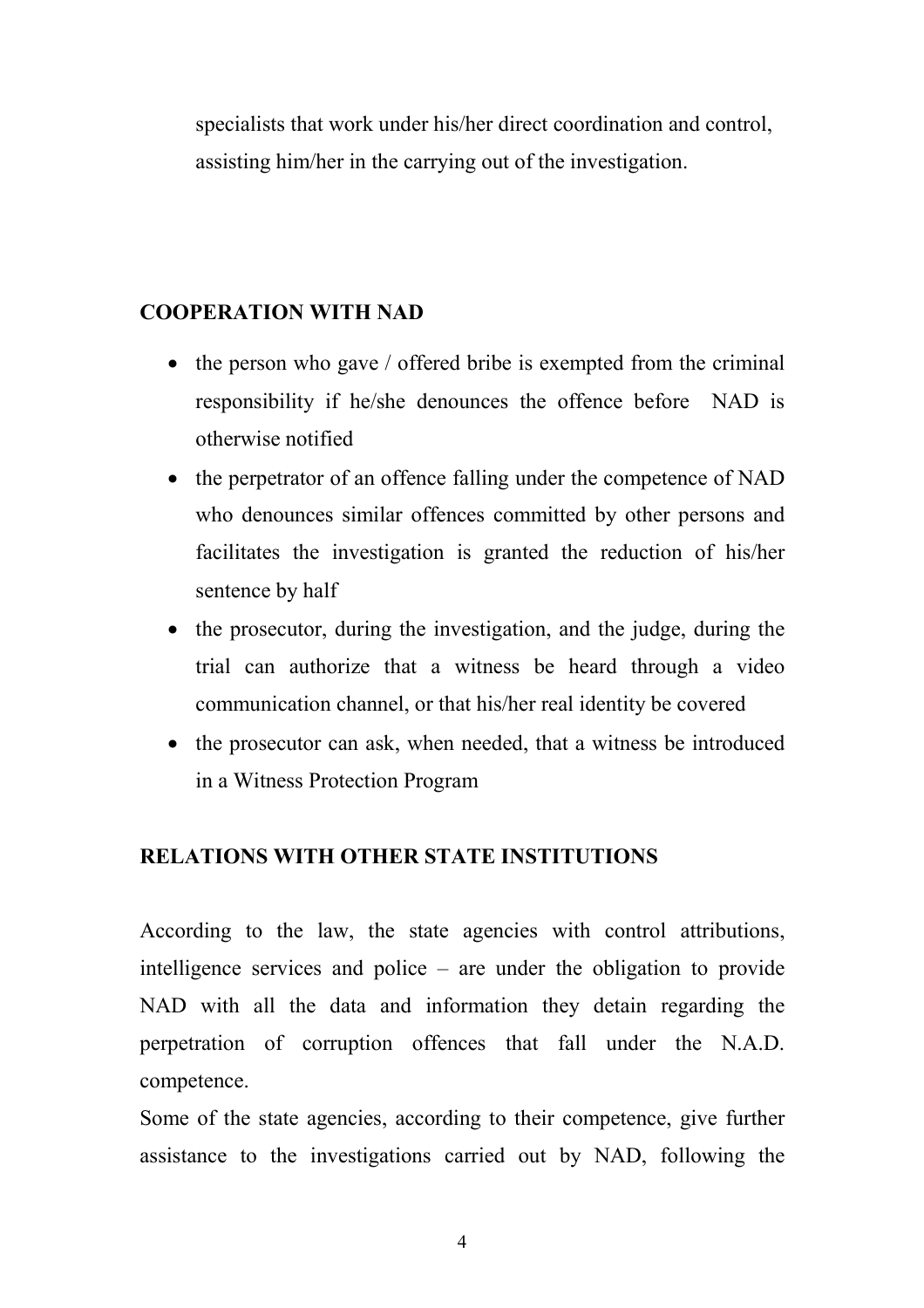prosecutors' request.

## MEMORANDUMS OF UNDERSTANDING

NAD signed Memorandums of Understanding with the following state agencies:

- The National Office for Preventing and Control of Money Laundering
- The General Inspectorate of the Romanian Police
- The General Anticorruption Directorate within the Ministry of Administration and Interior
- The Court of Accounts
- The Department for Fighting EU Frauds
- The National Control Authority
- The National Customs Authority
- Intelligence Services.

## FIGHT AGAINST FRAUD AFFECTING EUROPEAN

COMMUNITIES' FINANCIAL INTERESTS – NAD COMPETENCE in April 2003, within the framework of fighting the phenomenon of fraud, the provisions of the Convention on the Protection of the European Communities' financial interests of July  $26^{th}$  1995 (PIF Convention) were transposed into our a distinct chapter included in the special criminal law (Law no. 78/2000 for preventing, discovering and sanctioning corruption offences) : "Offences against the Financial Interests of the European Communities"

• following these legislative modifications, NAD was designated by law to be the single judicial authority with jurisdiction in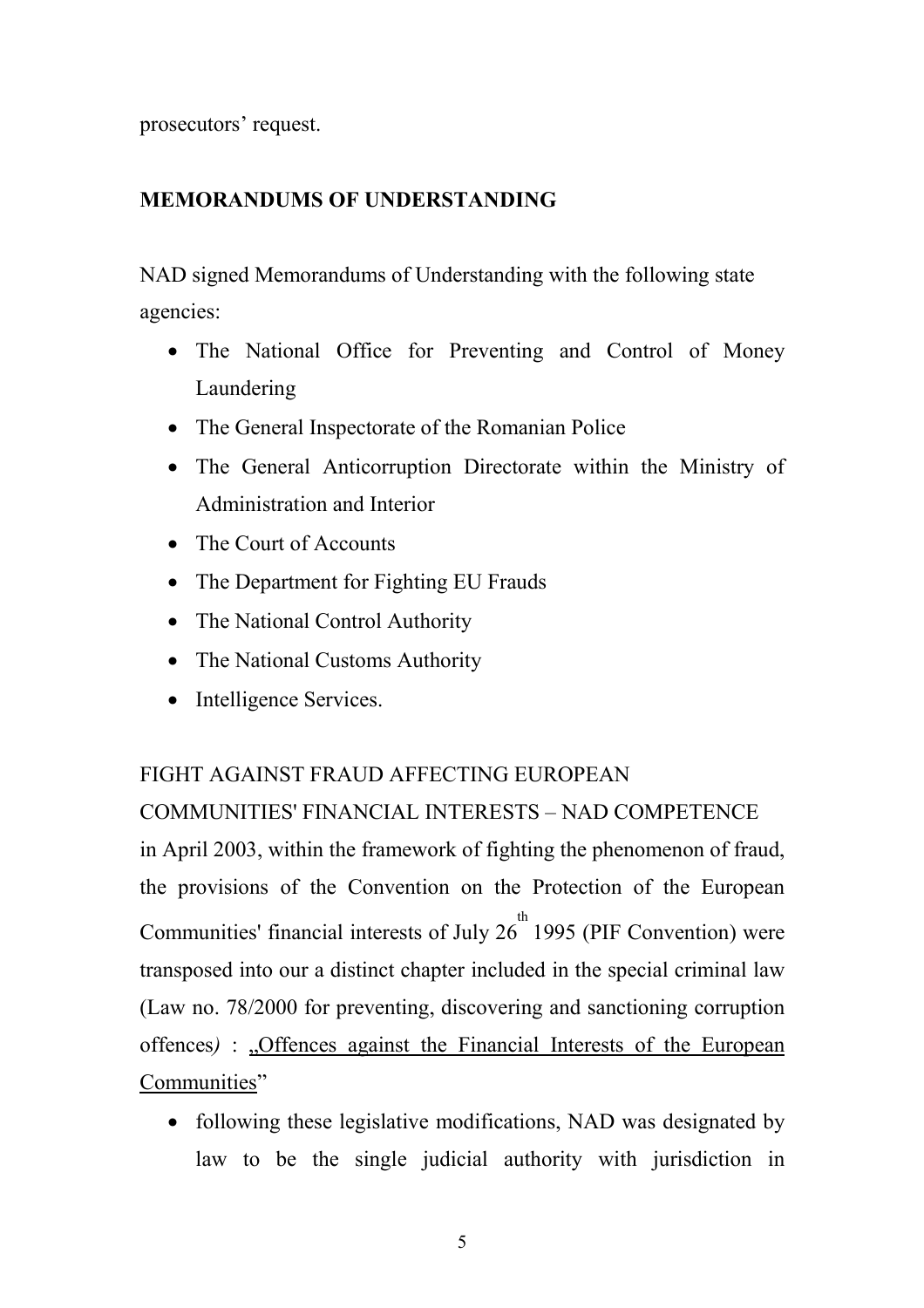prosecuting files dealing with these kind of offences,therefore, offences against the EU financial interests, committed after 21 April 2003, are under the jurisdiction of NAD, regardless of the value of the caused prejudice or the position of persons involved

• were formed investigation teams composed of prosecutors, police officers and specialist at central and territorial level

#### INTERNATIONAL COOPERATION

Main legal framework regarding international cooperation consists of:

- European Convention on mutual assistance in criminal matters, Strasbourg, 20 April 1959 and its Additional Protocol and Second Additional Protocol;
- Convention on Mutual Assistance in Criminal Matters between the Member States of the European Union, Brussels, 29 May 2000 and its Protocol of 16 October 2001;
- Council Decision of 8 November 2007 concerning the accession of Bulgaria and Romania to the Convention on Mutual Assistance in Criminal Matters between the Member States of the European Union.

At national level, Law no. 302/2004 on international judicial co-operation in criminal matters is an organic law, regulating cooperation procedures on: extradition, surrender based on extradition, European Arrest Warrant, transfer of proceedings in criminal matters, recognition and execution of judgments, the transfer of sentenced persons, rogatory letters, appearance of witnesses, experts and requested persons, service of procedure documents, criminal record.

For each form of judicial cooperation, the above mentioned national law was harmonized with the new instruments of the European Union.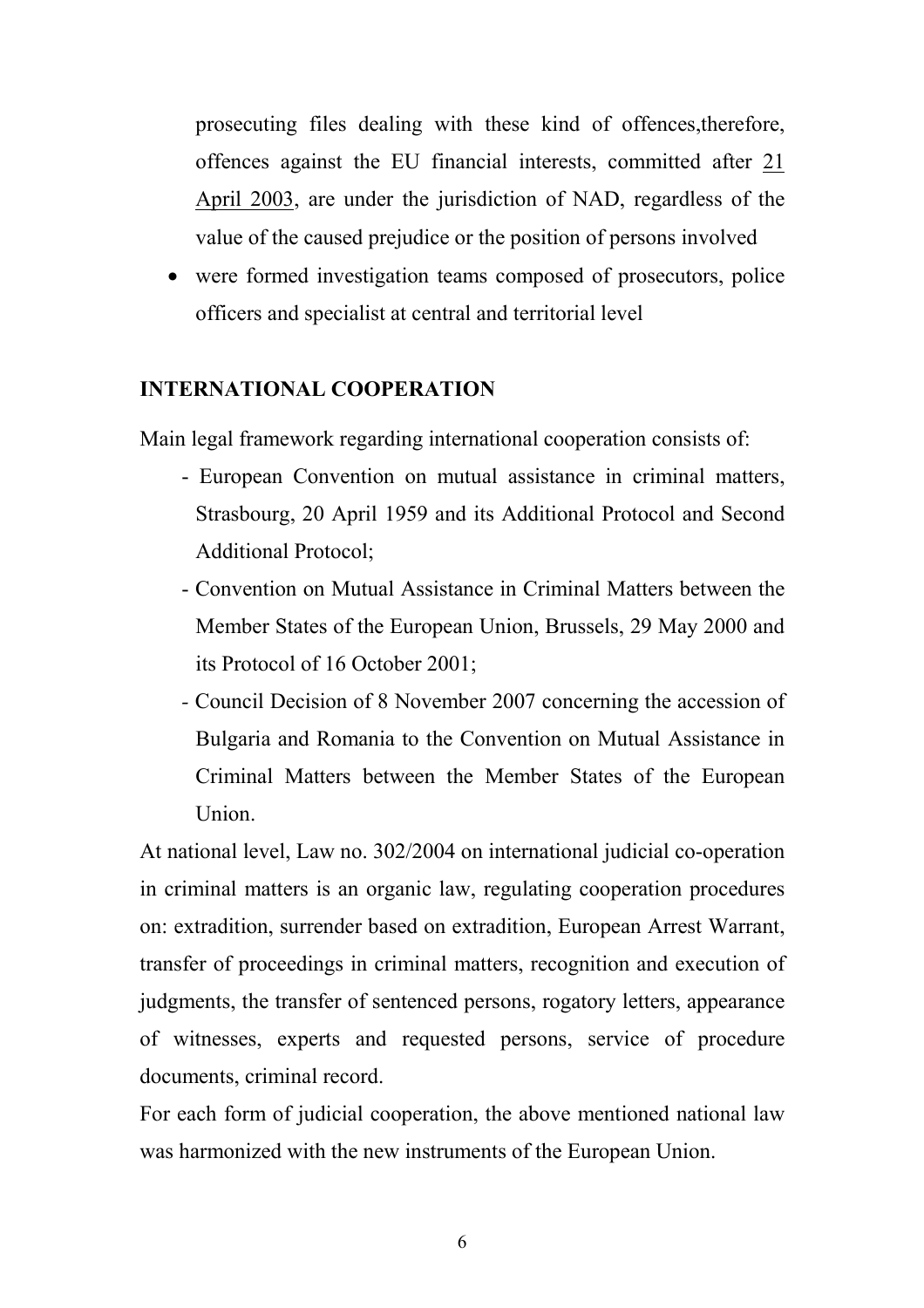After 1 December 2007 requests for MLA may be sent directly by the requesting judicial authorities to the requested judicial authorities if the international judicial instrument applicable in the relation between the Requesting State and the Requested State regulates this type of transmission.

## Cooperation with Eurojust

Romania signed on the  $2^{nd}$  of December 2005, a Co-operation Agreement with Eurojust. The purpose of this Agreement is to enhance the cooperation between Eurojust and Romania in combating of serious international crime, including fraud and corruption and any criminal offence affecting the EU financial interests (as stipulated in the Council Decision of 28 February 2002 setting up Eurojust).

European Judicial Network (EJN)

This network was created in 1998 at EU level to improve judicial cooperation between Member States, particularly in combating forms of serious crime, by means of:

- facilitating and speeding up judicial co-operation;
- providing legal and practical information to competent local authorities and
- providing support with requests for assistance.

In 2002, Romania set up contact points with EJN at central level: Ministry of Justice and Prosecutor's Office attached to the High Court of Cassation and Justice.

In 2004, a similar network in this field was set-up at national level, composed of judges and prosecutors, coordinated by our national contact points with EJN.

Cooperation with OLAF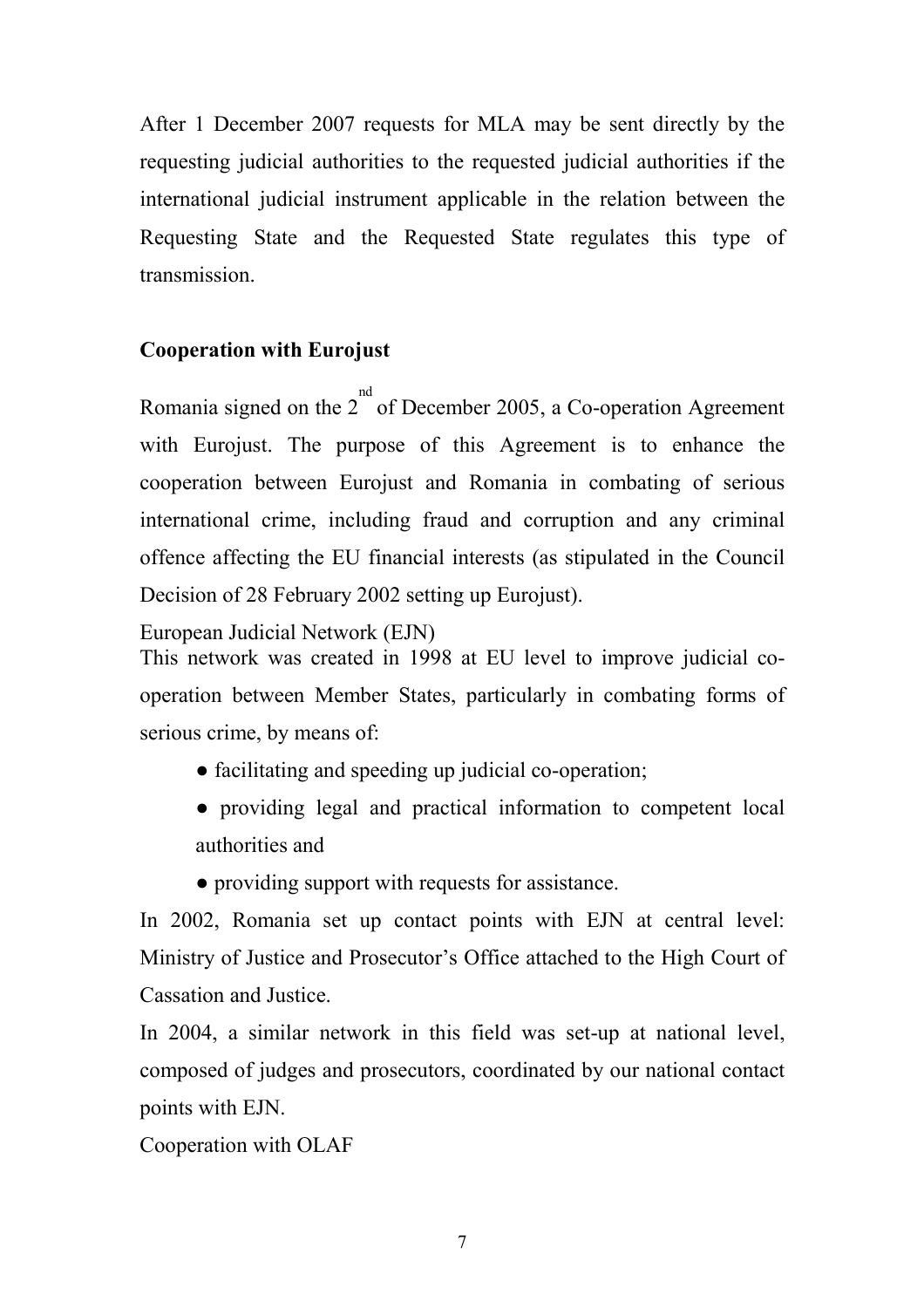NAD started, in 2004, the cooperation with the European Anti-Fraud Office (OLAF) of the European Commission. According to the interinstitutional Agreement signed on 25 May 1999 between the European Parliament, the Council of the European Union and the Commission of the European Communities, concerning OLAF investigations and Regulations of the European Commission no. 1073/1999 , no. 1074/1999 and no. 2185/1996. , there are two situations:

- OLAF to notify the National Anticorruption Directorate regarding the suspicion of fraud, by submitting a control report based on which the criminal file can be elaborated, having as object offences against the financial interests of the European Communities;

- the prosecutor of the case to request the general director of OLAF to carry out an external investigation in one of the Member States, where one of the projects financed by the European Union was implemented and there is a connection with the investigation carried out by the National Anticorruption Directorate. This request is submitted through a motivated address.

The report drawn up by the OLAF investigators together with the relevant documents can constitute evidence in the judicial procedure at the same extent and under the same conditions as the reports drawn up by the national authorities of control.

### OBSTACLES IN NAD ACTIVITY 2007

Legislative modifications in 2007 had a negative impact on obtaining the expected results, but the external evaluations or controls carried out from inside the Romanian judicial system constantly ascertained the improvement of its activity.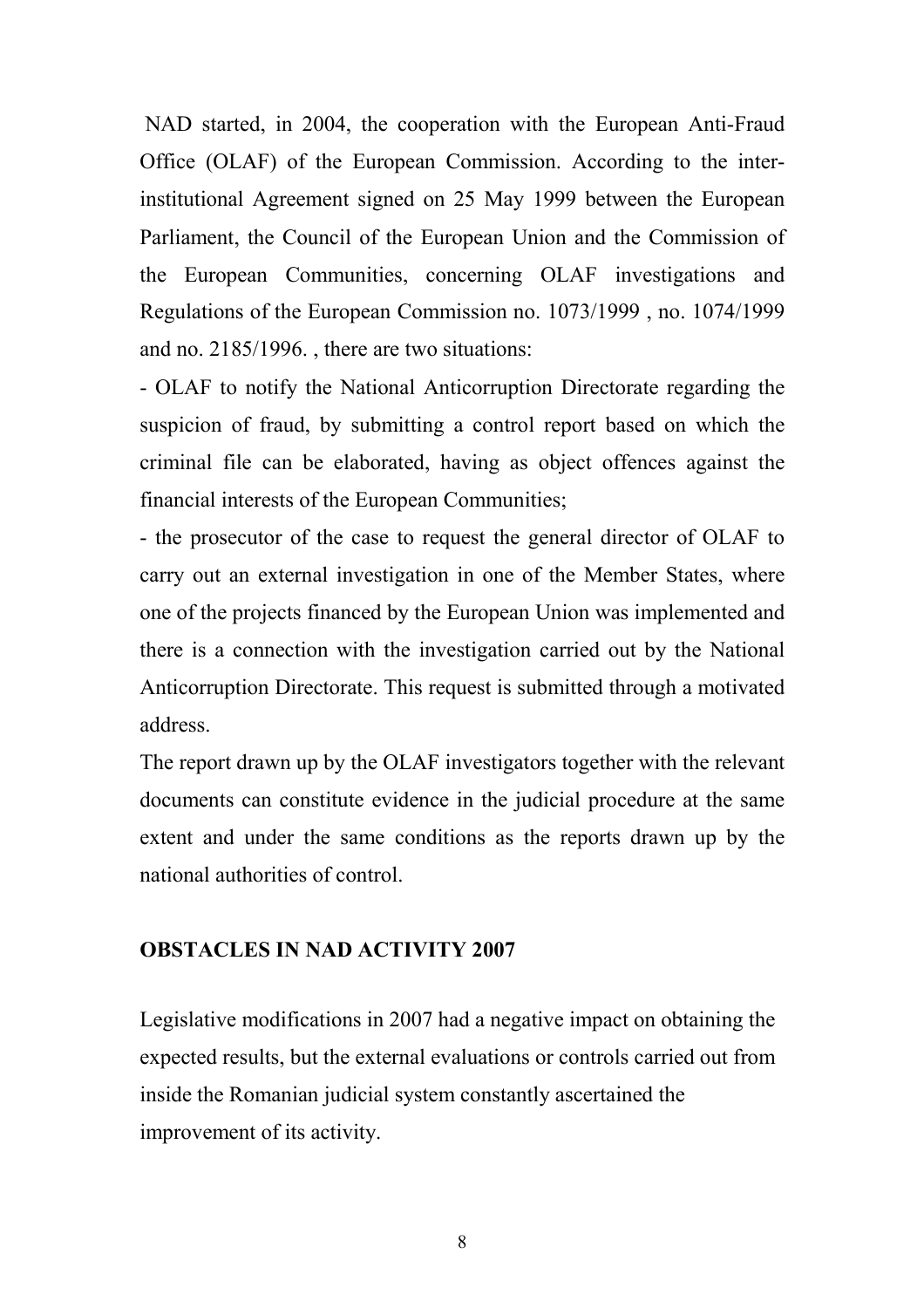#### 1. The decriminalization of the bank fraud

Through the Law no. 69/2007 regarding the modification of letters b) and c) of article 10 of the Law no. 78/2000 for preventing, discovering and sanctioning corruption offences, published in the Official Gazette no. 215 from March  $29<sup>th</sup> 2007$ , to the following criminal offences were decriminalized: the granting of credits without abiding by law or by the crediting norms and regulations; or the non-monitoring, according to the law or the crediting regulations, of the destination of the contracted credits; as well as, the non-monitoring of the deferred loans, as well as using the loans for other purposes than those they were meant for, with the exception of those granted from public funds or which will be reimbursed from public funds.

2. The taxation authority loses its attribution to carry out ascertainments or other controls at the request of the criminal investigation authorities. The modification of article 94 of the Fiscal Procedure Code, following the Government Ordinance no. 47/2007 regarding the regulation of some financial – fiscal measures, published in the Official Gazette no. 603 from August  $31^{st}$  2007, expressly forbids the taxation authority to draft technical – scientific reports or other controls at the request of the criminal investigation authorities.

3. Some legal provisions enforceable during the criminal investigation are modified, following some decisions of the Constitutional Court which had a direct and sometimes even retroactive impact upon the activity of the National Anticorruption Directorate.

- The Military Section of DNA can no longer continue the investigation in cases where civilians are involved together with military personnel.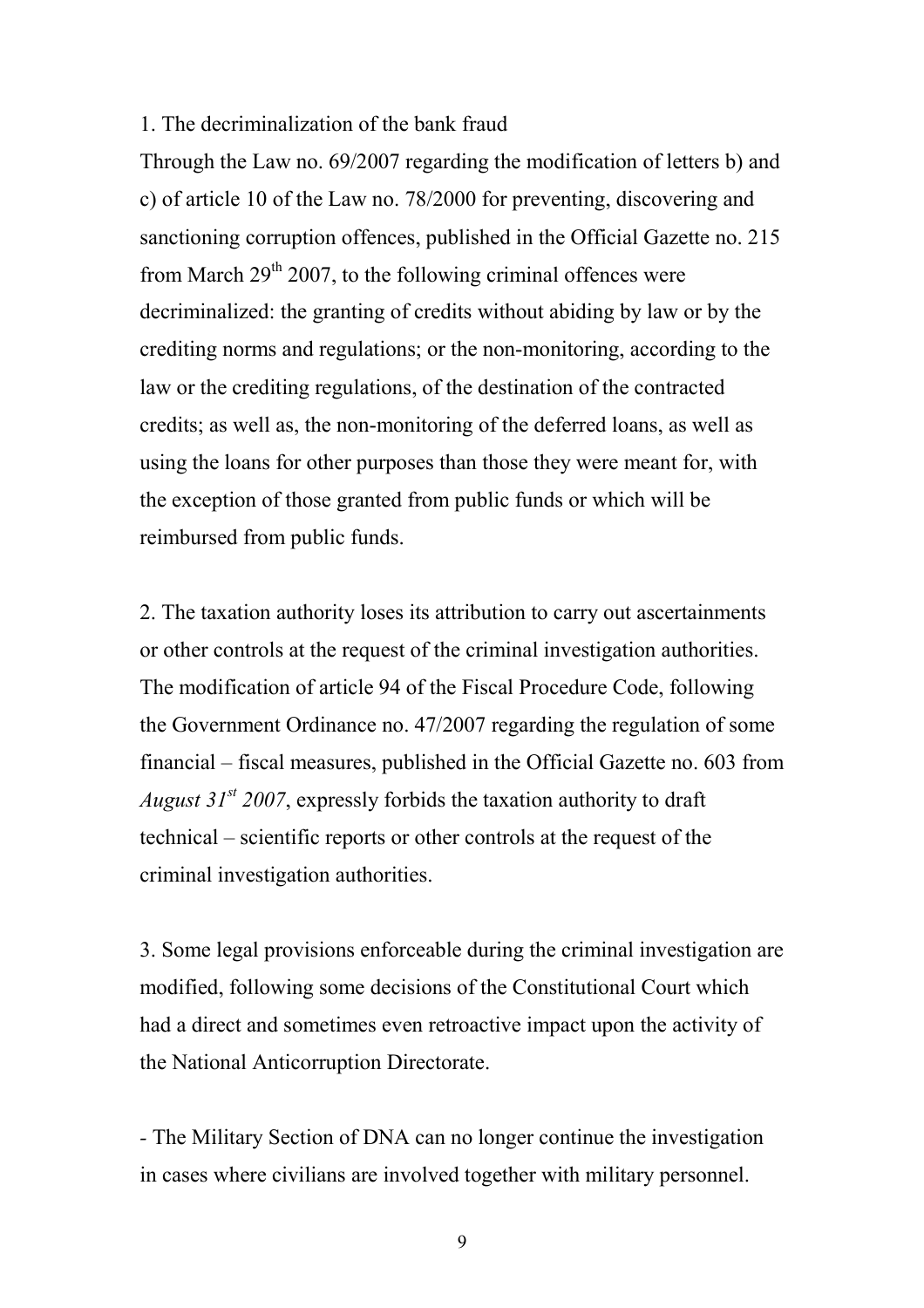The decision no. 610/2007, published in the Official Gazette no. 474 from July  $16<sup>th</sup> 2007$ , stated as unconstitutional the provisions of article III paragraphs (2) and (3) of the Law no. 356/2006 for the modification and completion of the Criminal Procedure Code and of other laws, thus, the military prosecutor's offices or the Military Section of the Directorate can not even continue their investigations where civilians are involved together with military personnel.

- The special procedure enforced for investigating the current ministers is also applied for former ministers

The decision no. 665/2007, published in the Official Gazette no. 547 from August  $10^{th}$  2007, stated as unconstitutional the provisions of article 23 paragraphs (2) and (3) of the Law no. 115/1999 regarding the ministerial accountability and, consequently, in order to investigate former ministers, in case they committed the offence while exercising their duty attributions, in the future, it will be necessary for one of the three authorities provided by article 109 paragraph (2) of the Constitution of Romania to exercise their right to request the criminal investigation. Thus, it was up to the courts to manage the non-retroactive enforcement of this Constitutional Court decision, considering the fact that the courts had already received the indictments submitted before this decision of unconstitutionality was issued.

4. The attributions and structure of the special commission in charge with advising the President of Romania concerning the issue of requesting the criminal investigation of the ministers are modified by government emergency ordinance, a normative act which also provides the immediate cessation of the activity carried out by the existing commission. Subsequently, the Constitutional Court established that all the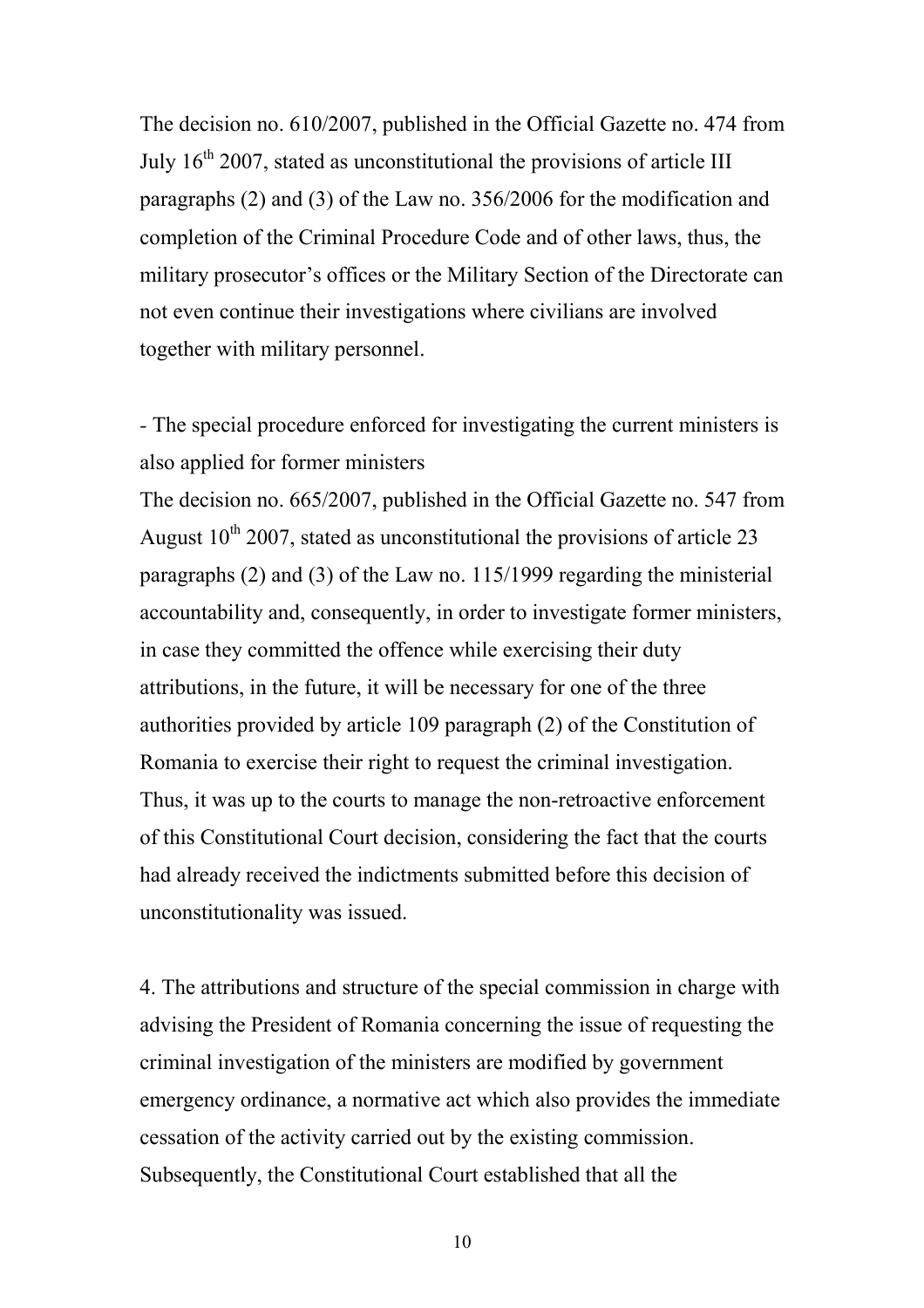dispositions regarding this commission are unconstitutional, thus, they can not be enforced.

The Government Emergency Ordinance no. 95/2007 for the modification of the Law no. 115/1999 regarding the ministerial accountability, published in the Official Gazette no. 678 from October  $4<sup>th</sup>$  2007, represents another legislative modification with a negative impact on carrying out with celerity the investigations regarding high level corruption cases. The normative act modified in fact the structure of the special commission appointed to analyze the notifications referring to the perpetration of corruption offences by members of the Government while exercising their positions and it established a period of 30 days for drafting the proposals regarding the persons intended to be appointed within the new commission.

The decision of the Constitutional Court no. 1133/2007, published in the Official Gazette no. 851 from December  $12<sup>th</sup> 2007$ , stated as unconstitutional the provisions of this emergency ordinance, as well as the provisions of article 16 of the Law no. 115/1999, regarding the ministerial accountability.

All these direct or indirect modifications of the legislation had an impact on the pending or even finalized investigations, regarding former or present ministers, as follows:

- some courts considered necessary the existence of a request expressed by one of the three authorities provided by the Constitution for the criminal investigation of the former ministers, even though, such a condition hadn't been provided by the law in force at the time when the criminal investigation started or when the indictment was submitted. - in some cases, the procedure of requesting the criminal investigation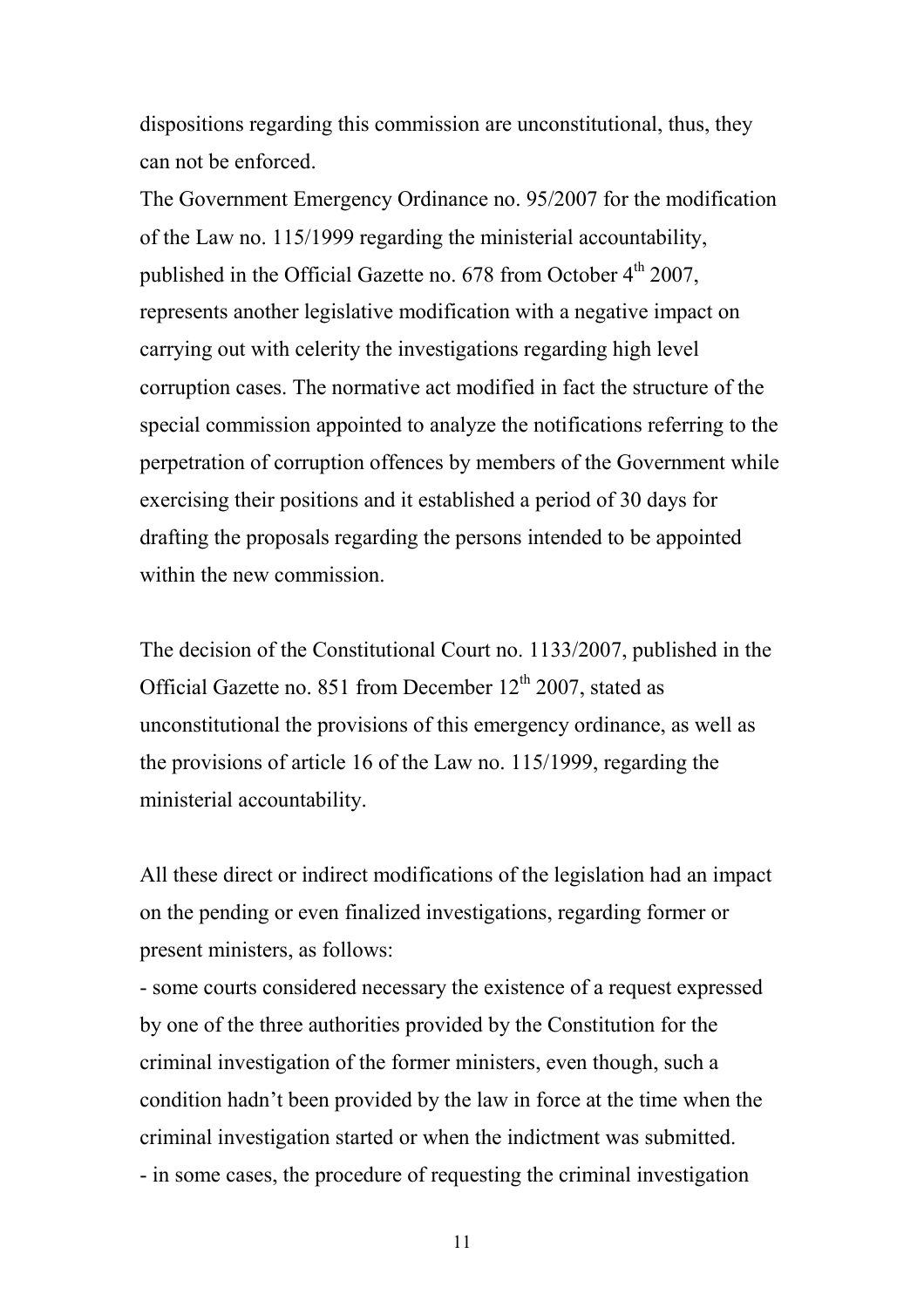was blocked for five months, through legislative modifications declared unconstitutional. Therefore, it wasn't until January 2008 that the National Anticorruption Directorate received the seven requests of criminal investigation for some former ministers for whom the legal procedure had started in September 2007.

## **STATISTICS**

In 2007, the prosecutors together with the judicial police officers and specialists within the National Anticorruption Directorate had to solve 3,319 cases (compared with 2,615 in 2006), 2,070 of them were solved (compared to 1,509 in 2006), respectively, 1,506 solutions were given by the DNA prosecutors and 564 were solutions of declining the competence or connection with other cases.

Other 1,249 cases are still to be solved (494 of them are older than 1 year since the first notification and 128 are older than 6 months since the start of the criminal investigation).

At the end of the period there weren't any pending investigations against accused or defendants who were under temporary custody. Out of the 1,506 cases solved by the DNA prosecutors, in 167 cases the defendants were sent to trial for committing 958 offences and in 1,339 the solutions were of ceasing the criminal investigation or of not starting the criminal investigation (out of which, for 203 accused who were not investigated under temporary custody, the dispositions of art.  $18<sup>1</sup>$  of the Criminal Code were enforced – administrative fine).

The total prejudice mentioned in the indictments is of over 385 million RON, compared to 170 million RON in 2006.

Most of the 415 defendants sent to trial are men (324), 308 defendants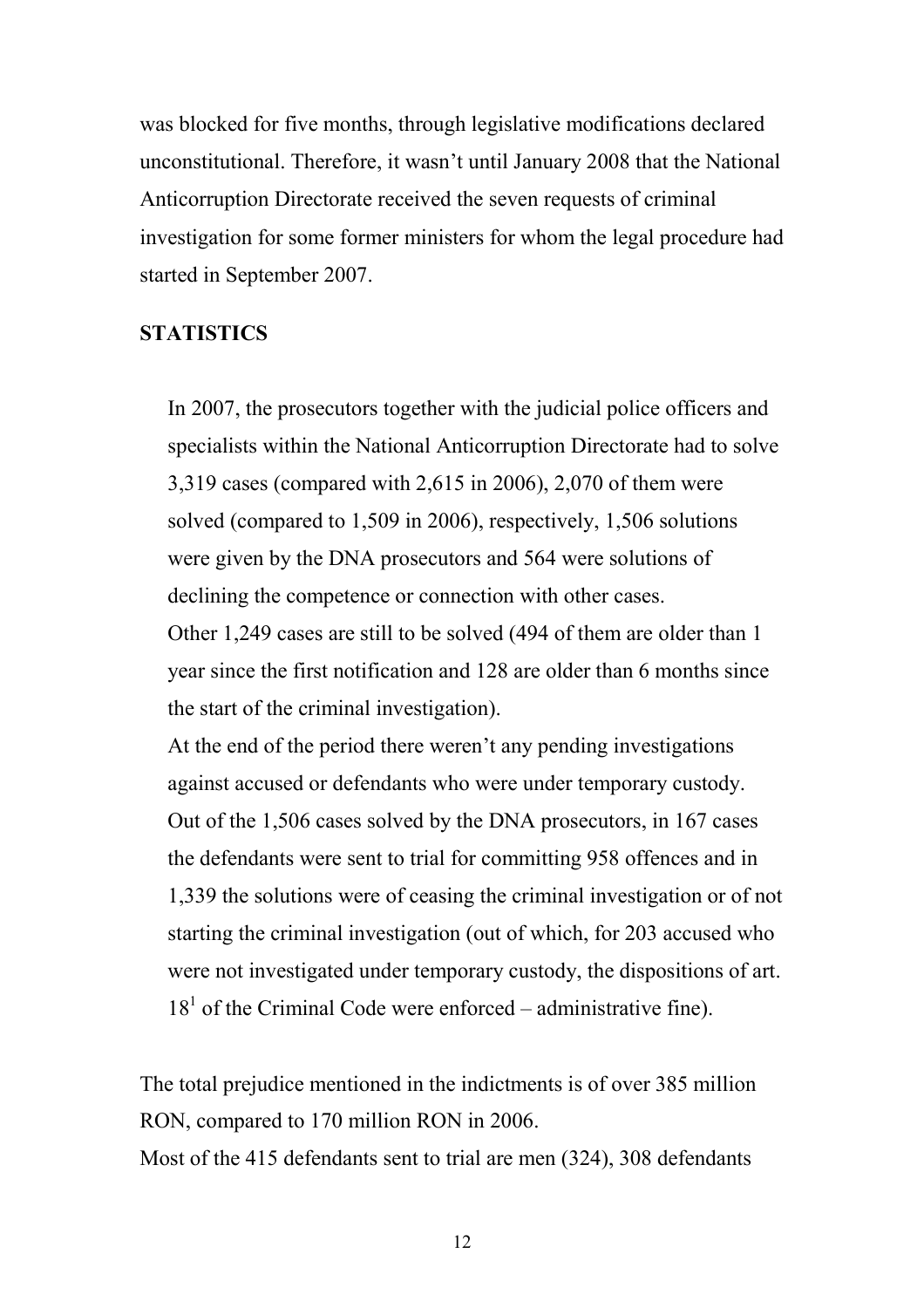have graduated universities and have college education and 8 are foreign citizens.

It is worth mentioning that of the 415 defendants sent to trial, 238 had management, control or other important positions.

The statistics data show that the activity of the National Anticorruption Directorate in 2007 effectively contributed to the speeding up of the fight against high-level and medium corruption, in accordance with the commitments made by Romania by the Adherence Treaty to the European Union.

NAD is able to fulfil its role of a specialised structure in combating the high-level and medium corruption offences, as well as to maintain an ascendant trend in the strengthen of independence and impartiality regarding the carrying out of the criminal investigations.

The solved cases increased in number by 37% more than the precedent year (regarding both the total of the solved cases, from 1509 to 2070, and regarding also the files solved on the merits of the case by the DNA prosecutors, meaning all the solved cases with the exclusion of the cases for which the jurisdiction was declined to another prosecution office and the cases which were connected, from 1,092 to 1,506).

The efficiency of solving the cases was good compared to the complexity of them. Thus, out of 1,506 files solved by the DNA prosecutors, only 33% (499 cases) exceed the interval of 1 year from the date of the first notification, and only 19% (285 causes) exceed the interval of 1 year from the registration date to the National Anticorruption Directorate.